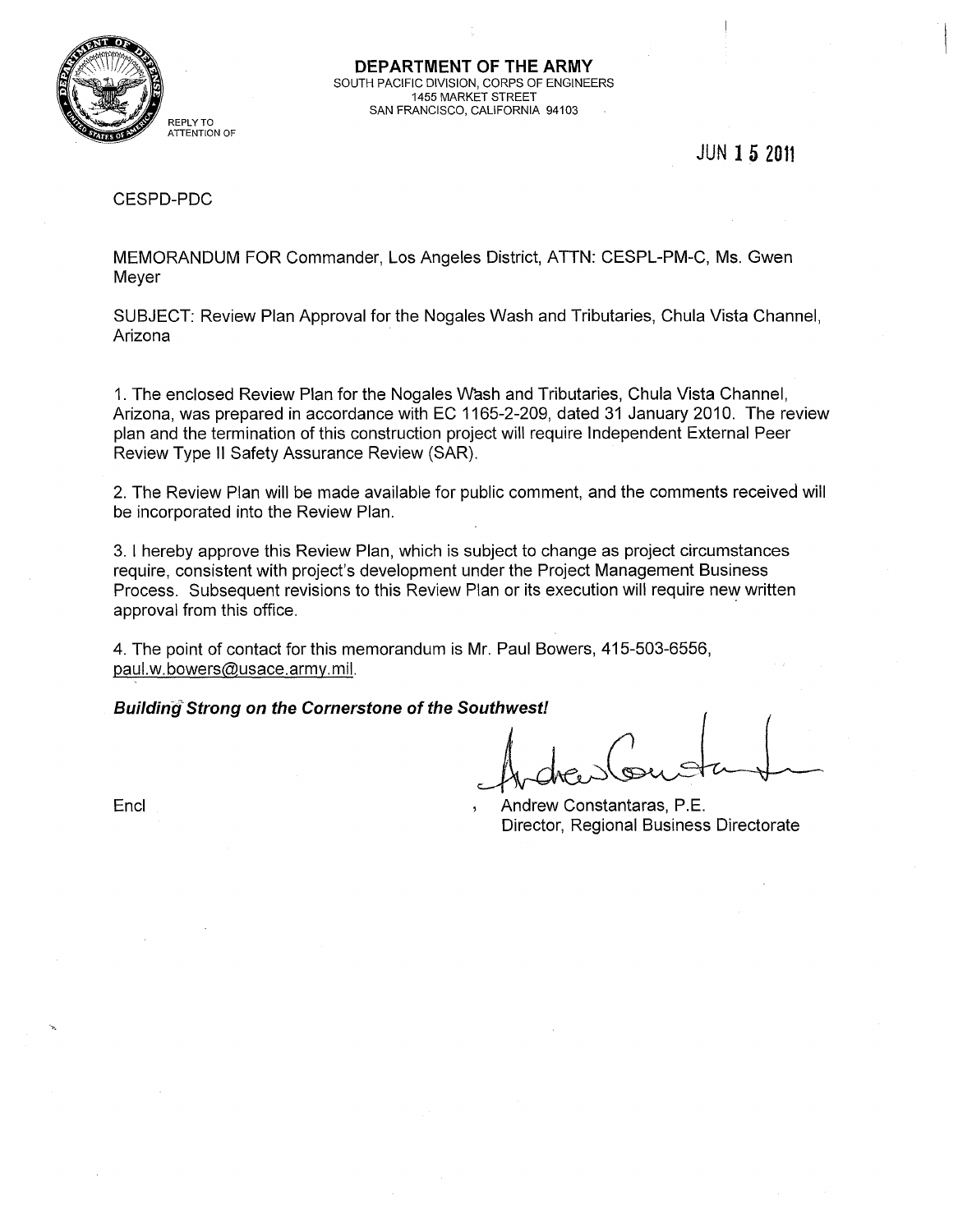#### **REVIEW PLAN NOGALES WASH AND TRIBUTARIES, ARIZONA CHULA VISTA CHANNEL**

# **LOS ANGELES DISTRICT**

Prepared by:

U.S. Army Corps of Engineers Los Angeles District

April 2011



**US Army Corps**<br>of Engineers Los Angeles District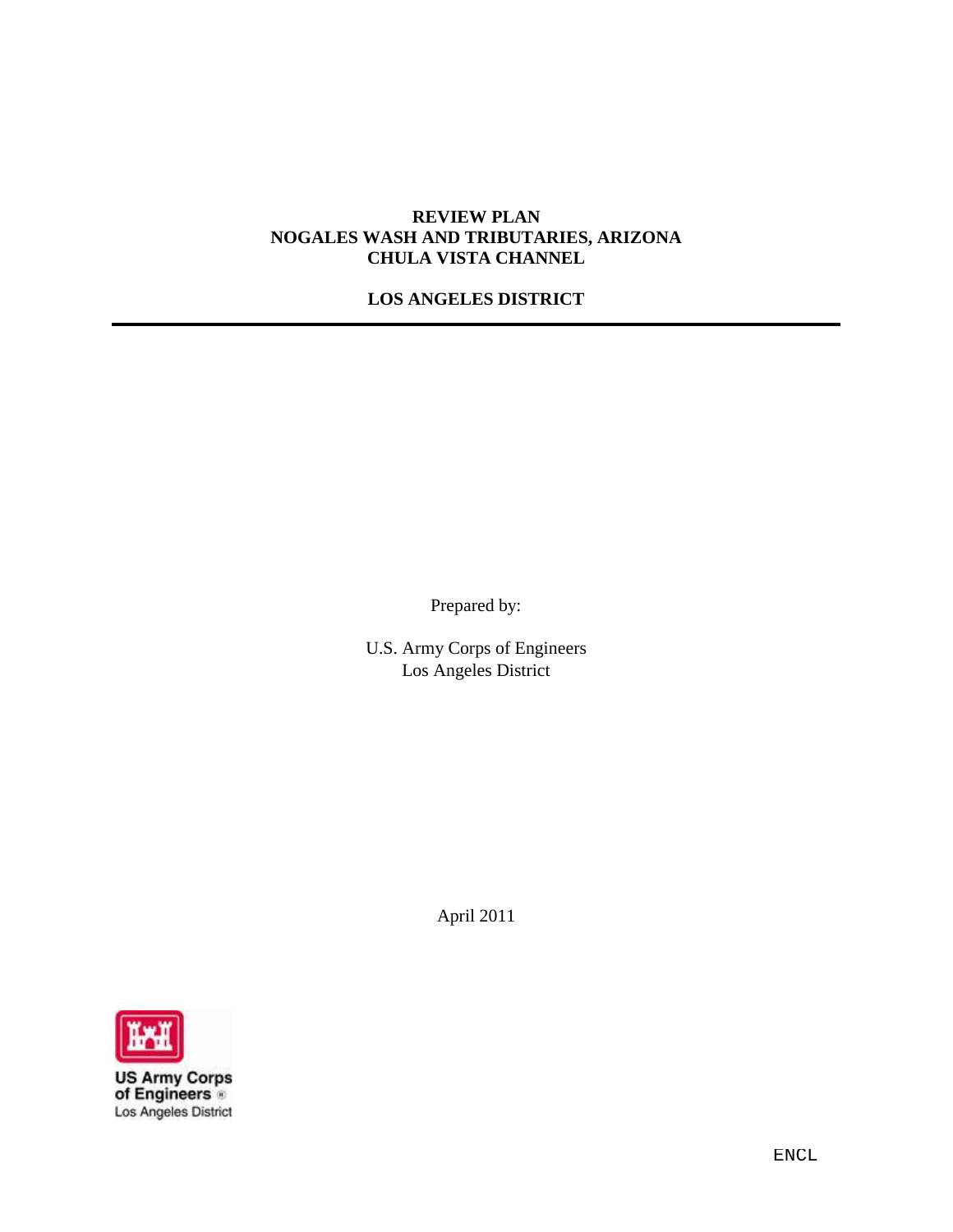# **REVIEW PLAN** NOGALES WASH AND TRIBUTARIS, ARIZONA-CHULA VISTA CHANNEL **LOS ANGELES DISTRICT**

| 1.             |     |  |
|----------------|-----|--|
|                |     |  |
|                |     |  |
|                |     |  |
| 2.             |     |  |
|                |     |  |
|                |     |  |
|                |     |  |
|                |     |  |
| 3.             |     |  |
|                |     |  |
|                |     |  |
|                |     |  |
| $\mathbf{4}$ . |     |  |
|                |     |  |
|                |     |  |
|                |     |  |
|                | (1) |  |
|                | (2) |  |
|                |     |  |
| 5.             |     |  |
| 6.             |     |  |
|                |     |  |
|                |     |  |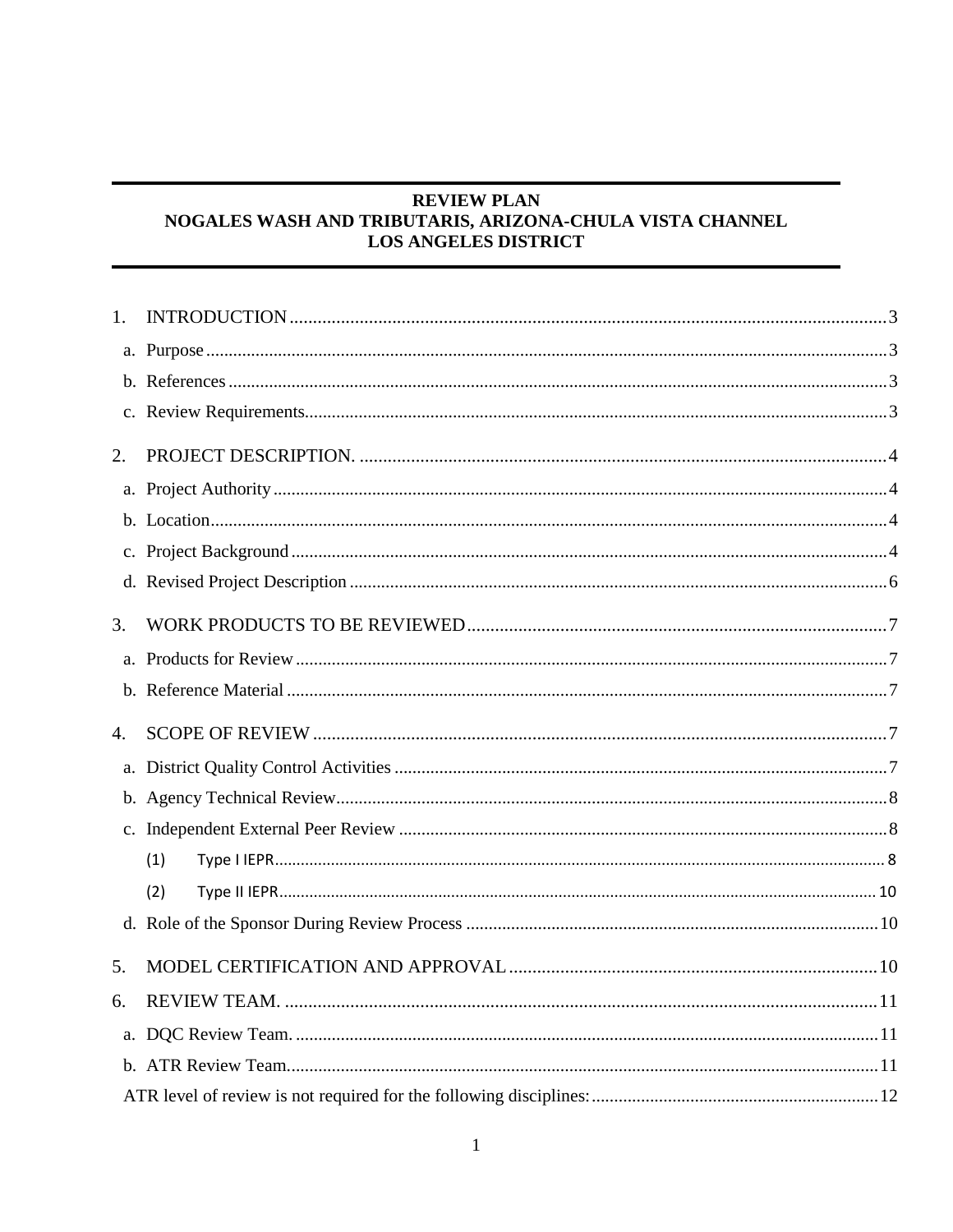|     | c. ATR Resolution. Reviewers shall back check PDT responses to the review comments and either        |  |
|-----|------------------------------------------------------------------------------------------------------|--|
|     | close the comment or attempt to resolve any disagreements. Conference calls shall be used to resolve |  |
|     |                                                                                                      |  |
|     |                                                                                                      |  |
|     |                                                                                                      |  |
| 10. |                                                                                                      |  |
|     |                                                                                                      |  |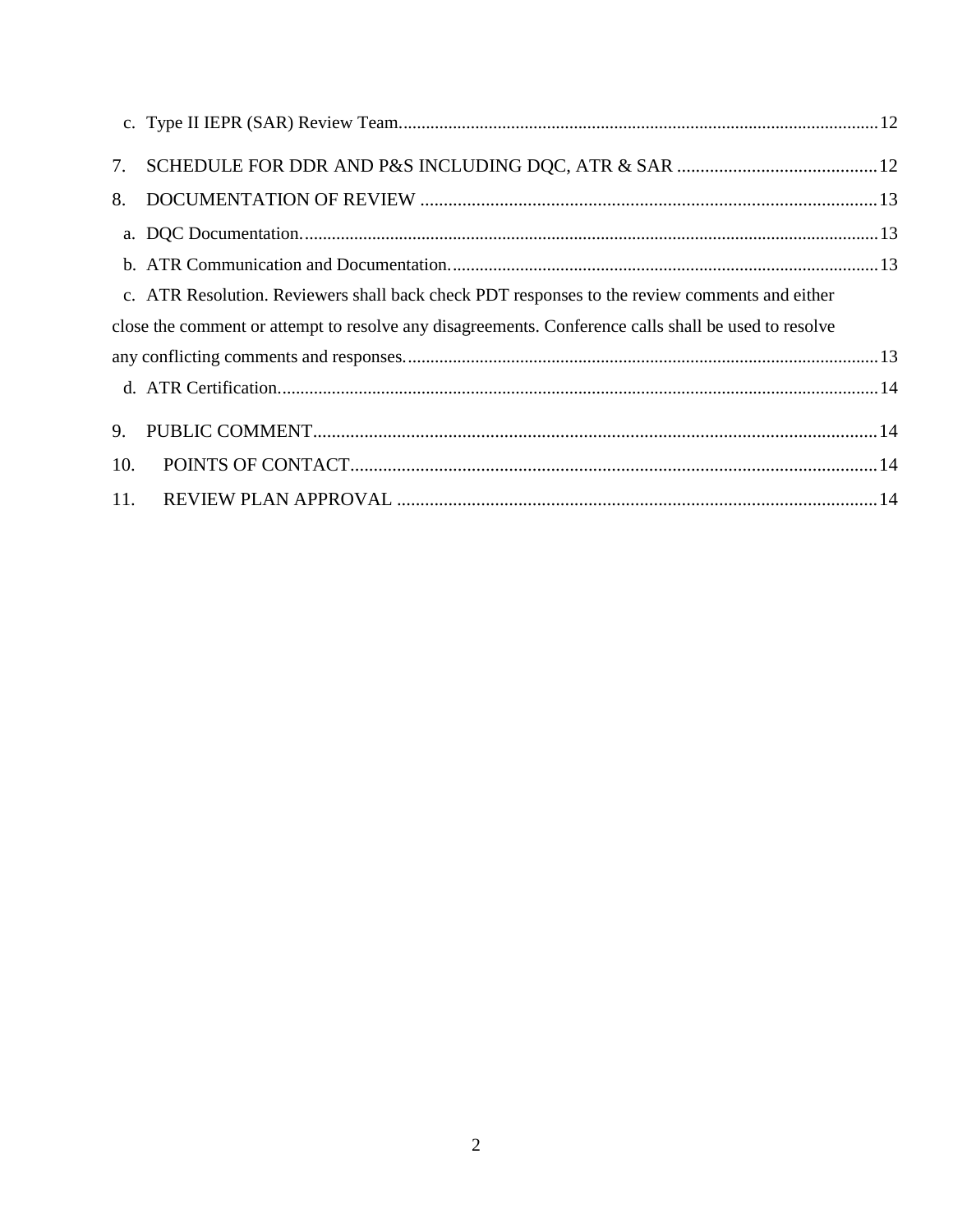#### **REVIEW PLAN**

#### **NOGALES WASH AND TRIBUTARIES, ARIZONA CHULA VISTA CHANNEL Santa Cruz County, Arizona**

#### **April, 2011**

#### <span id="page-4-0"></span>**1. INTRODUCTION**

<span id="page-4-1"></span>a. Purpose. This Review Plan (RP) defines the scope and level of quality management activities for the Chula Vista Channel located in Santa Cruz County, near the town of Nogales, Arizona. This RP accompanies the revised Project Management Plan (PMP) prepared for the authorized and partially constructed Nogales Wash & Tributaries, Nogales, Arizona Flood Risk Management Project (Nogales Wash Project). The PMP will accomplish the following: 1) update project features, 2) re-evaluate the future without project conditions costs and benefits; 3) document environmental conditions, 4) document required mitigation; and 5) update the federal and nonfederal requirements and goals for transitioning the project to termination. The PMP has been coordinated with the non-Federal sponsor. The Environmental Assessment (EA) was approved in 1988 and a Supplemental Environmental Assessment (SEA) that updates the environmental conditions and commitments was completed in 2004. In addition, the Biological Opinion was completed in May 2005 and one phase of the onsite mitigation was completed in 2007. Therefore, the District has determined continued biological monitoring of aquatic habitat and implementation of onsite and off-site mitigation should satisfy the procedural and substantive requirements of National Environmental Policy Act (NEPA), Endangered Species Act (ESA) and National Historic Preservation Act (NHPA) compliance for the project.

#### <span id="page-4-2"></span>b. References

- (1) ER 1110-2-1150, Engineering and Design for Civil Works Projects, 31 Aug 1999
- (2) ER 1110-1-12, Engineering and Design Quality Management, 21 Jul 2006
- (3) WRDA 2007 H. R. 1495 Public Law 110-114, 8 Nov 2007
- (4) EC 1165-2-209, Civil Works Review Policy, 31 Jan 2010
- (5) Army Regulation 15–1, Committee Management, 27 November 1992 (Federal Advisory Committee Act Requirements)
- (6) National Academy of Sciences, Background Information and Confidential Conflict of Interest Disclosure, BI/COI FORM, 3 May 2003
- (7) Project Management Plan, revised April 2011
- (8) VE Study Report, October 27-30 2009, Final Approved 13 July 2010 prepared by CDM
- <span id="page-4-3"></span>c. Review Requirements. This Review Plan was developed in accordance with EC 1165-2-209, which establishes the procedures for ensuring the quality and credibility of U.S. Army Corps of Engineers (USACE) decision and implementation documents through independent review. This RP describes the scope of review for the current phase of work. All appropriate levels of review (DQC, ATR, IEPR and Policy and Legal Review) will be included in this RP and any levels not included will require documentation in the RP of the risk-informed decision not to undertake that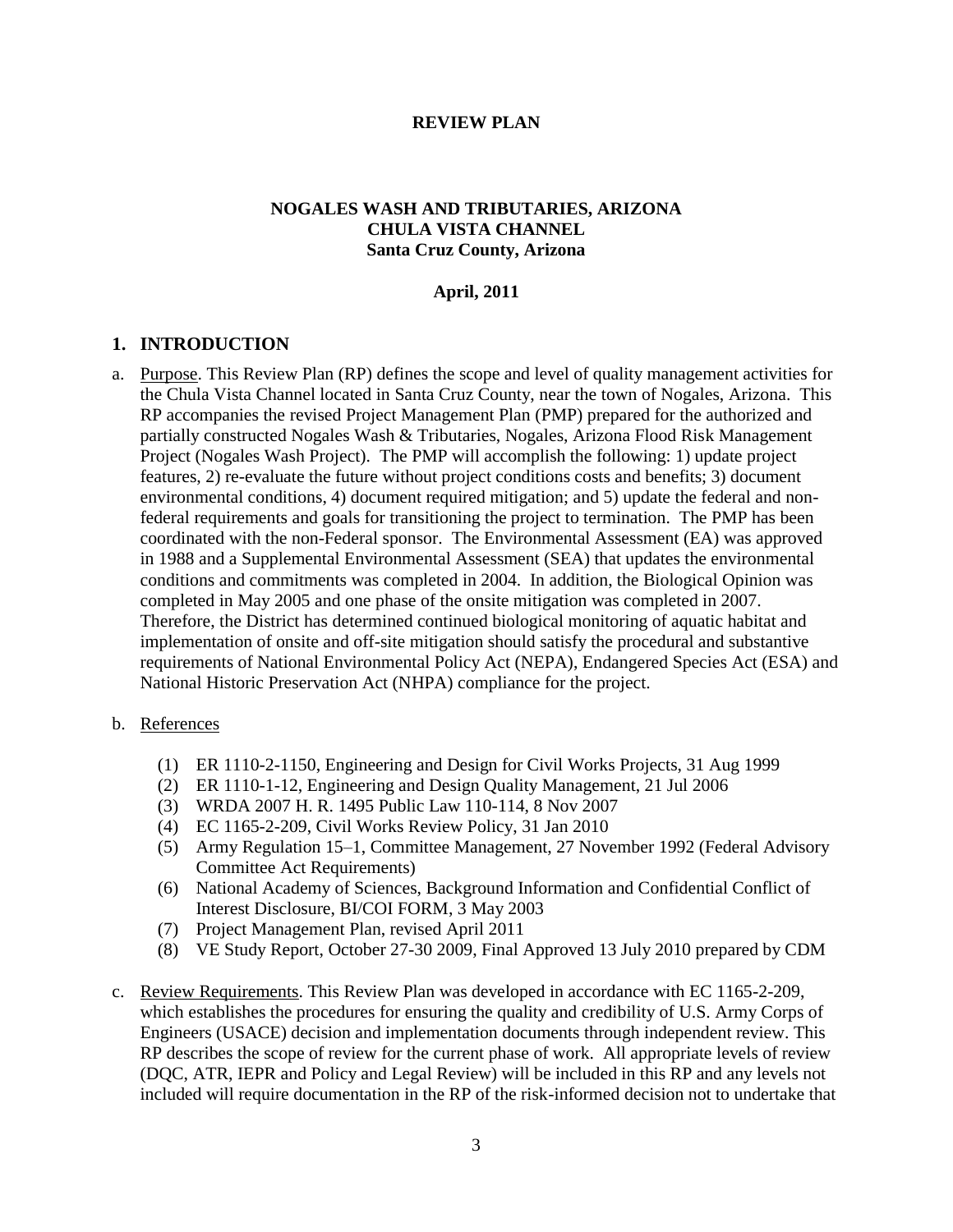level of review. The RP identifies the most important skill sets needed in the reviews and the objective of the review and the specific advice sought, thus setting the appropriate scale and scope of review for the individual project.

# <span id="page-5-0"></span>**2. PROJECT DESCRIPTION.**

- <span id="page-5-1"></span>a. Project Authority. The Nogales Wash Tributaries, Arizona Project was originally authorized by the Water Resources Development Act of 1990, Public Law 101-966, Section 101. The reduction in scope for the current project was requested by the Non-Federal sponsor, Santa Cruz County per the Project Cooperation Agreement signed in 2005. The remaining project must be completed within the current 902 congressionally authorized project cost limit of \$36,062,000. In addition to the requirement to remain under the authorized project 902 cost limit, additional project constraints are that no further real estate will be acquired, and the International Outfall Interceptor sewer line will be avoided.
- <span id="page-5-2"></span>b. Location. The project site is located in southern Santa Cruz County, Arizona, approximately five miles north of the US-Mexico border along Nogales Wash just east of the Chula Vista subdivision.
- <span id="page-5-3"></span>c. Project Background. The original plans for improvements along Nogales Wash can be found in the April 1994 Design Memorandum "Chula Vista Channel." The original improvements consisted of four key elements (see Figure 1):
	- Potrero Creek Interceptor Channel to the south of Chula Vista
	- Nogales Wash Channel east of Chula Vista
	- An energy dissipater and an outlet channel in Nogales Wash on the northeast end
	- Relocation of a water line and a  $30$ " international sewer line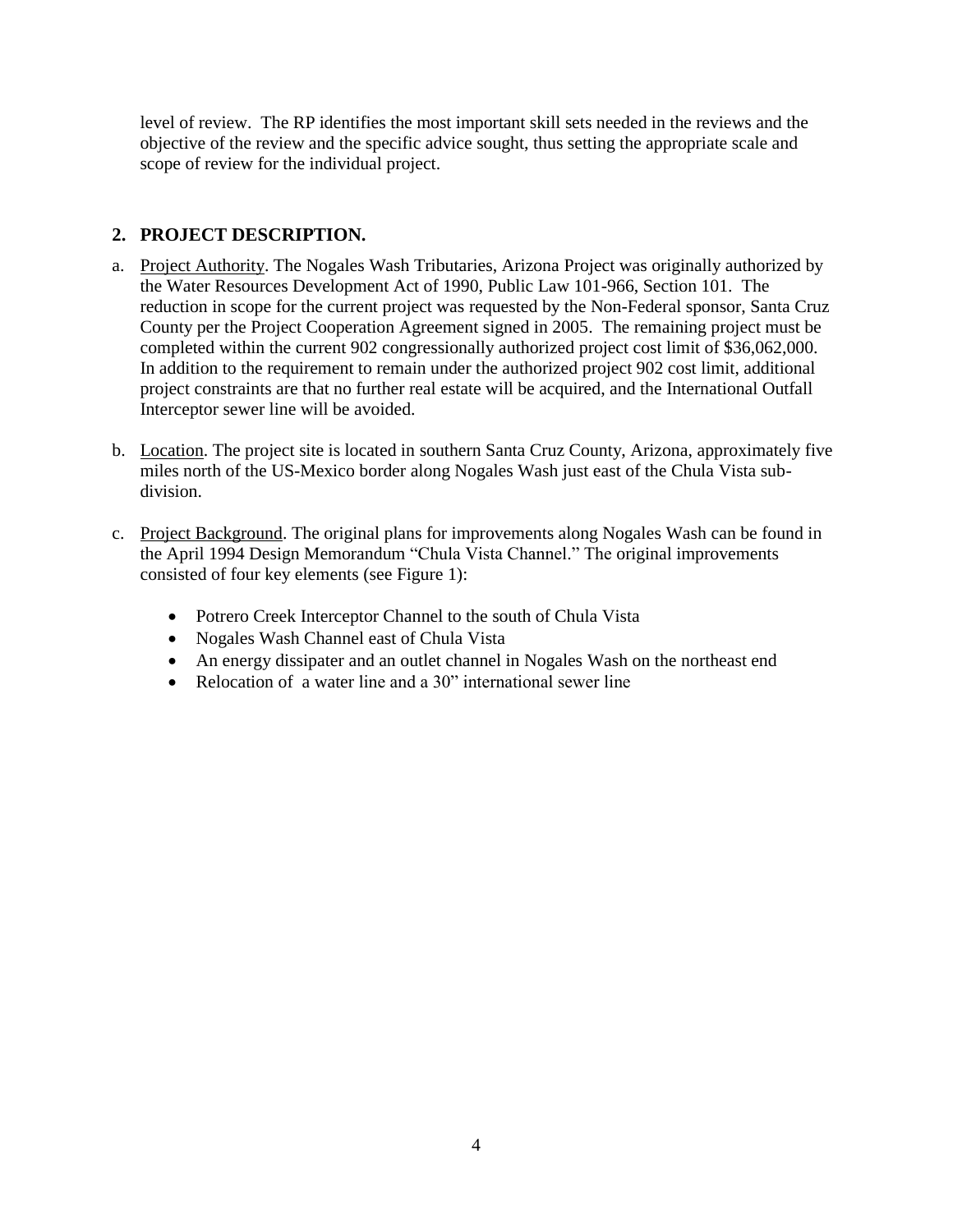

Figure 1: Nogales Wash – Chula Vista Channel Authorized Project

The goal of the authorized project was to provide flood protection for the Chula Vista community which is located in the flood plain of Nogales Wash and Potrero Creek. During large storm events Potrero Creek overtops and the excess flow is conveyed overland through the Chula Vista community before it is collected by Nogales Wash. This has been a historic problem and has caused property damage in the Chula Vista Community, but has not led to any loss of life. The original plan protected the Chula Vista community by intercepting the 100 year flows just south of the sub-division and re-directing the flows around the community and back into Nogales Wash just north of Chula Vista. All channel improvements were designed to handle a 100-year flow event of 25,000 cfs.

Construction of the channel improvements began in 2005 with clearing and grubbing, and progressed through January of 2009. In this time, the contractor completed the energy dissipater and outlet channel northeast of Chula Vista, constructed a portion of the concrete channel, removed the bridge along Old Tucson Road that crossed Nogales Wash, and completed construction of the relocation of the 30" international sewer line. Upon completion of the sewer line relocation the agency in charge of the sewer line recommended the new line be abandoned due to a deficient design that was not approved by the agency. Construction on the channel had to be halted since the existing sewer line is located through the middle of the proposed channel improvements.

A button up channel was constructed in June of 2009 to provide temporary bank stabilization along Nogales Wash just upstream of the newly constructed improvements. Additional bank protection was installed in September of 2009 after an increase in erosion within the channel. This additional protection was not built per plan and was washed away by high stream flows during the summer of 2010. Repairs to the temporary drop structure were also completed during the summer of 2010.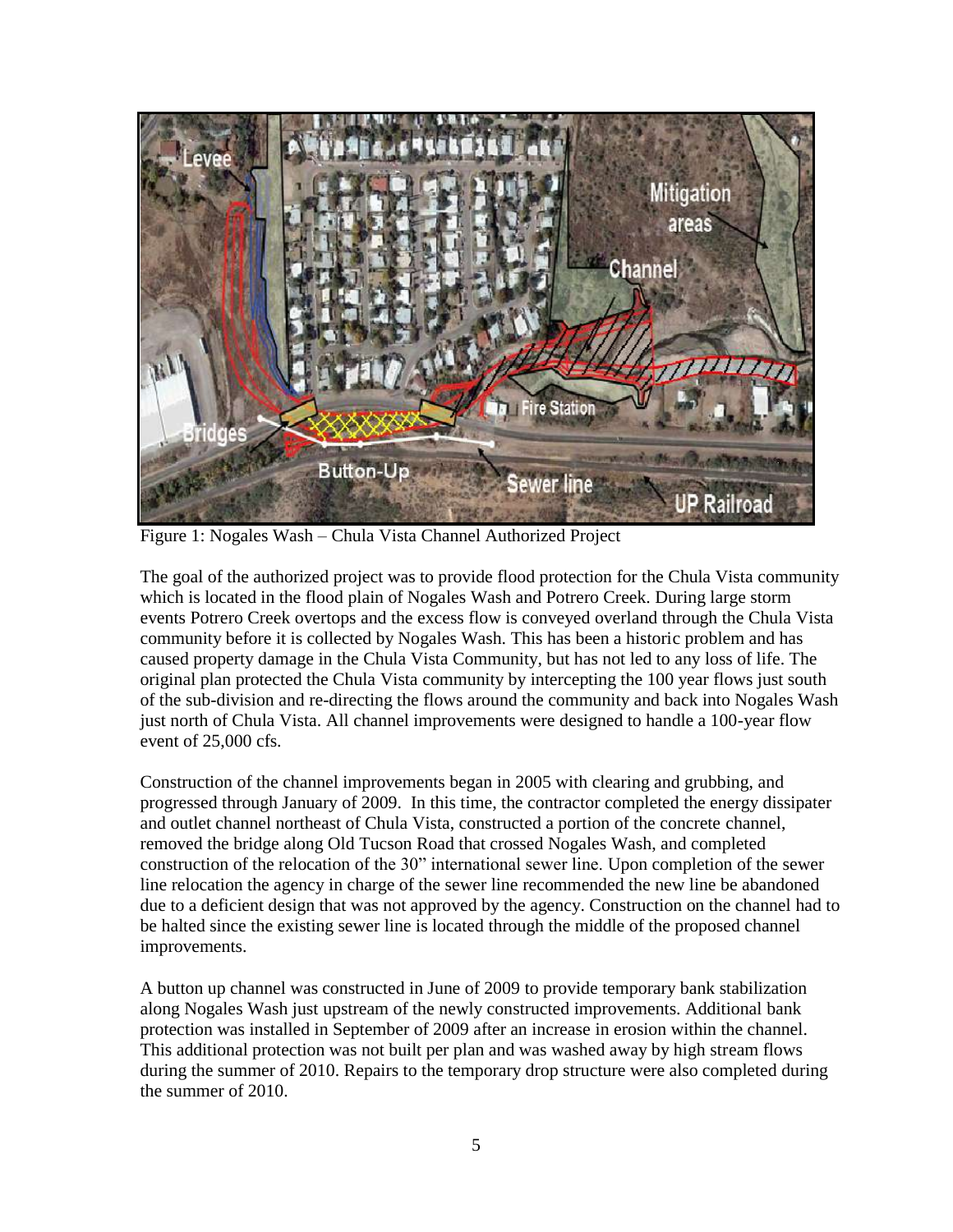A Value Engineering (VE) study was conducted in October of 2009 at a cost of \$117,400 to determine a design that avoided the existing sewer line and could still convey 25,000 cfs into the newly constructed channel improvements. The VE study accomplished this goal by raising the invert of the proposed channel and using a wider concrete trapezoidal section as opposed to a rectangular section. This design cut off access along Old Tucson Road over Nogales Wash and provided a new connector road from I-19 to old Tucson Road just north of the Chula Vista Community. The VE study design met the design goals of the original design while reducing the total cost of the project by 6.7 million. This design was ultimately rejected by the county Board of Supervisors for two reasons: it interfered with an established truck route along Old Tucson Road and the county could not obtain the right of way necessary for the connector road between I-10 and Old Tucson Road.

<span id="page-7-0"></span>d. Revised Project Description. The proposed project will replace the bridge along Old Tucson Road over Nogales Wash and replace the current button up channel improvements with permanent bank protection. Due to prior construction, there is a limited budget available for additional channel improvements and the target cfs of the proposed project has been reduced to 10,000 cfs. This target flow was found to be the maximum amount of water that currently enters Nogales Wash. Currently appropriated funding will be used to complete design and construction of the bridge (formed by a 50 foot wide, 4 bay box culvert design), road, and drop structure. The work will include construction of the segment of channel necessary to protect the bridge and begin transition to the existing channel. As future funds are appropriated, within this 902 limit, they will be committed to completion of the remaining features including mitigation, an economic update, and extension of the transition channel, as appropriate. In addition to the requirement to remain under the authorized project 902 cost limit, additional project constraints are that no further real estate will be acquired, and the International Outfall Interceptor sewer line will be avoided. This project will not provide any flood protection for the Chula Vista Community. The Nogales Wash transition project is depicted in Figure 2.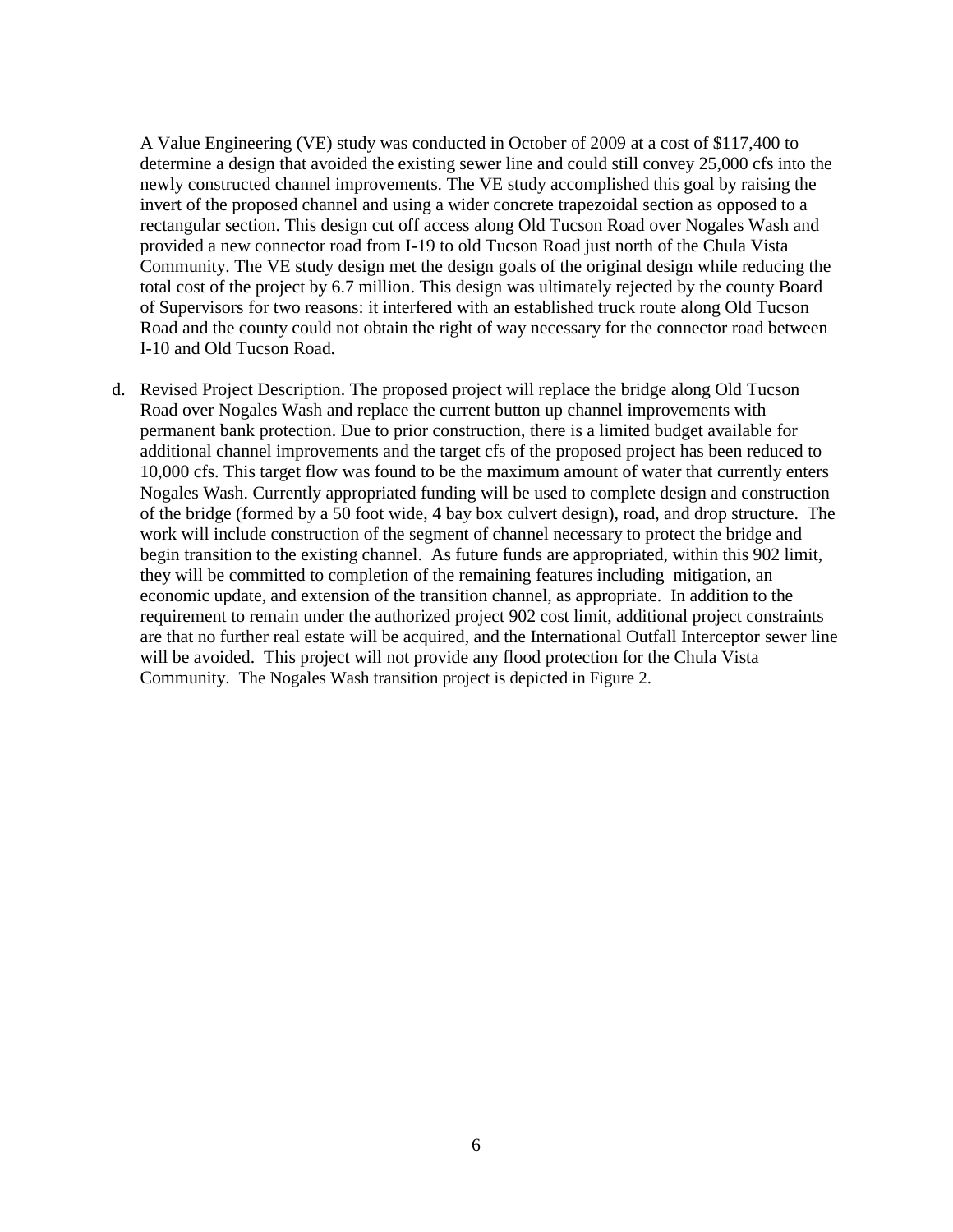

Figure 2: Proposed Project Transition

# <span id="page-8-0"></span>**3. WORK PRODUCTS TO BE REVIEWED**

- <span id="page-8-1"></span>a. Products for Review. A Design Documentation Report (DDR) will outline the design procedures and standards used to develop the proposed improvements. The ultimate goal of the DDR will be to determine the most cost effective bridge and channel design that will pass 10,000 cfs. A set of Plans and Specifications will be developed per the recommendations of the DDR. The work on the Plans and Specifications will also be split between a private AE firm and the PDT. The AE will provide design for the road alignment and bridge replacement. The Corps will do channel design in house. Geotechnical testing will also be done by the AE. The AE will write the DDR. An Operations  $\&$  Maintenance (O  $\&$  M) Manual will be developed and provided to the Sponsor with project completion.
- <span id="page-8-2"></span>b. Reference Material. Electronic copies of the Nogales Wash and Tributaries Feasibility Report and Environmental Assessment from March 1988, the original April 1994 Design Memorandum for the Chula Vista Channel and the construction plans and specs based on the April 1994 Design Memorandum in Adobe Acrobat PDF format will be posted for the District Quality Control (DQC) Activities and the ATR Reviewers.

#### <span id="page-8-3"></span>**4. SCOPE OF REVIEW**

<span id="page-8-4"></span>a. District Quality Control Activities. District Quality Control (DQC) is an internal review process of basic science and engineering work products focused on fulfilling the project quality requirements defined in the Project Management Plan (PMP). DQC activities will take place at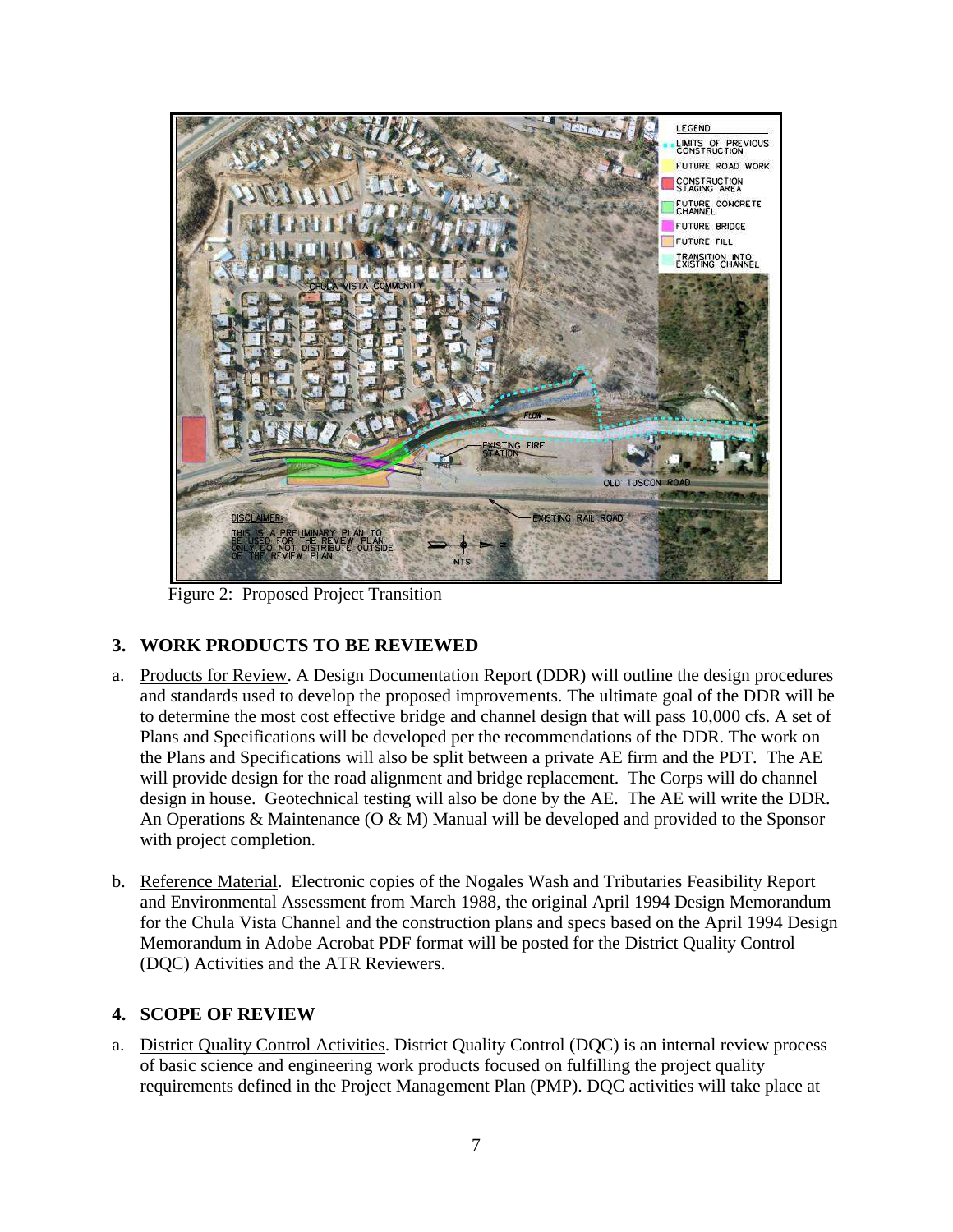the 60 percent complete and 90 percent complete stages for both the DDR and the Plans and Specifications. There will also be a DQC review of the O & M Manual.

<span id="page-9-0"></span>b. Agency Technical Review. Agency Technical Review (ATR) is undertaken to "ensure the quality and credibility of the government's scientific information" in accordance with EC 1165-2-209." ATR is an in-depth review, managed within USACE, and conducted by a qualified team outside of the home district that is not involved in the day-to-day production of the project/product. To assure independence, the leader of the ATR team shall be from outside the home MSC. In order to ensure incorporation of USACE national experience for Flood Risk Management Projects (as updated per post-Katrina investigations), and in addition to the DQC, an ATR will be performed.

The ATR will be necessary for the DDR, the Plans and Specifications, and the  $O & M$  Manual for completed project features and the bridge. The South Pacific Division Major Subordinate Command (MSC) will be the designated Review Management Office (RMO) for both the DDR and the Plans and Specifications. Each ATR will review the work prepared by the PDT and the private AE firm. All stages of the ATR, and each member of the ATR teams, shall follow the guidelines outlined in EC 1165-2-209. Members of each ATR team shall pay special attention to all items related to their areas of their expertise and ensure the products being reviewed conform to all published guidance, including Engineering Regulations, Engineering Circulars, Engineering Manuals, Engineering Technical Letters, Engineering Construction Bulletins, Policy Guidance Letters, implementation guidance, project guidance memoranda, and other formal guidance memoranda issued by HQUSACE. ATR members may comment on items outside their field of expertise as necessary.

- <span id="page-9-2"></span><span id="page-9-1"></span>c. Independent External Peer Review. Independent External Peer Review (IEPR) is the most independent level of review, and is applied in cases that meet certain criteria where the risk and magnitude of the proposed project are such that a critical examination by a qualified team outside of USACE is warranted. The Water Resources Development Act of 2007 included two separate requirements for review by external experts. Type I IEPR, established by Section 2034, requires independent peer review of project studies under certain conditions. Type II IEPR, established by Section 2035, requires a Safety Assurance Review (SAR) of "the design and construction activities for hurricane and storm damage reduction and flood damage reduction projects."
	- (1) Type I IEPR According to EC 11650-2-209 a Type I IEPR is required if a project meets any one of the following criteria:
		- The project poses a significant threat to human life.
		- The estimated total cost of the project is greater than \$45 million.
		- The Governor of the affected State requests a review by independent experts.
		- The Director of Civil Works (DCW) or Chief of Engineers determines that the project is controversial due to significant public dispute over the size, nature or effects of the project or the economic or environmental costs or benefits of the project.

The proposed project will not require a type I IEPR due to the fact it meets none of the criteria listed above. In addition, the project meets the following additional criteria, as stated in EC 11650-2-209: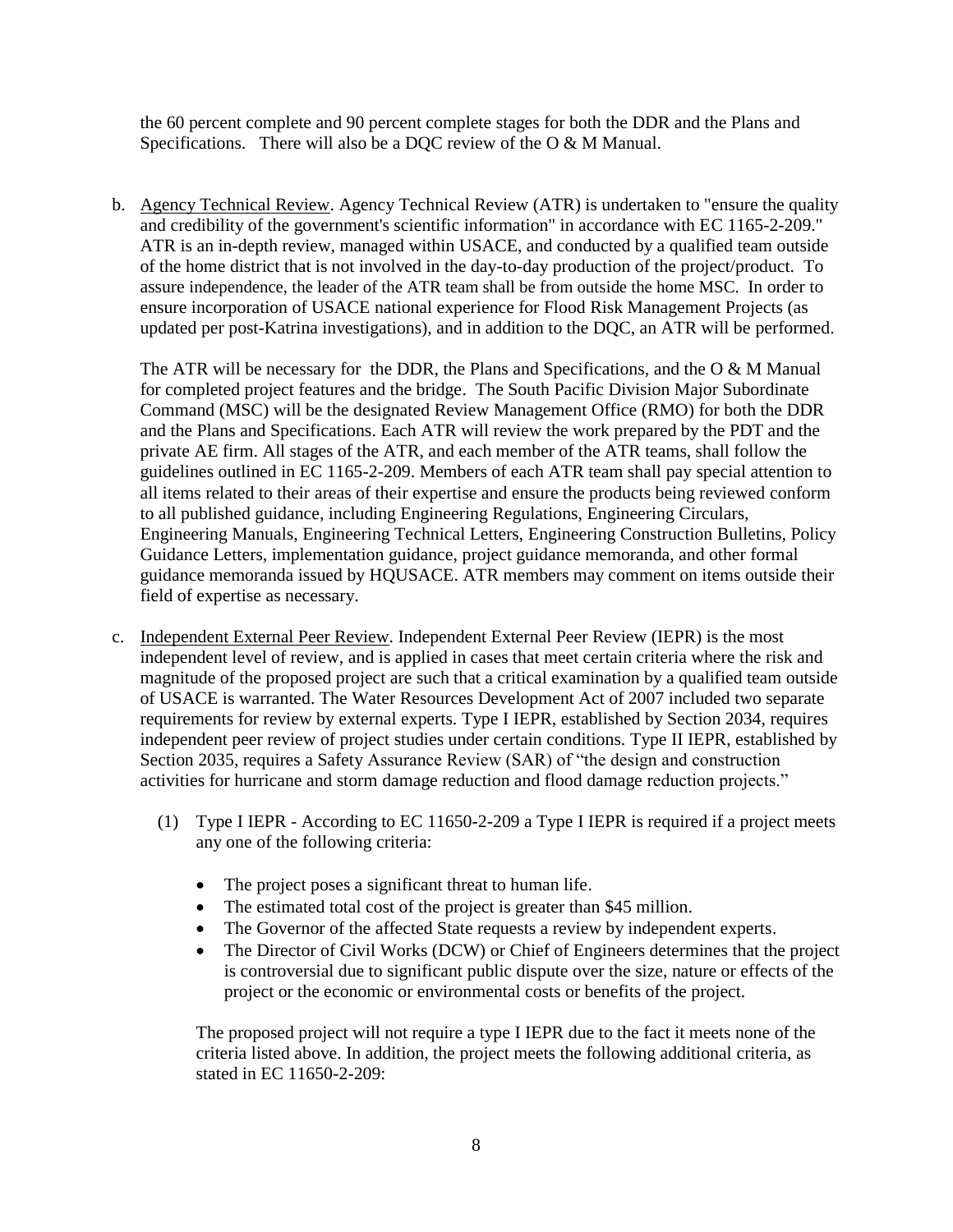- The project does not include an Environmental Impact Statement.
- The product is not likely to contain influential scientific information or be a highly influential scientific assessment.
- The project has no impact on any scarce or unique tribal, cultural, or historic resources.
- The project has no adverse impacts on fish or wildlife species and their habitat prior to the implementation of mitigation measures.
- The project has no impacts on species listed as endangered or threatened under the Endangered Species Act of 1973 or the critical habitat of such species designated under such Act.

Not only does this project meet all criteria to preclude a Type I-IEPR, but also, the project is not large enough. Ultimately, the reduced project replaces a bridge that was removed during construction and provides permanent bank projection in areas where there is already temporary protection. Completion of this project will not solve the flooding problems in the area. However, flooding in this area is a historic problem that has only caused property damage to date and has not been severe enough to cause loss of life. The flooding conditions will be slightly improved due to the fact the proposed channel has a larger capacity than the channel that existed prior to any construction. The proposed bridge replaces a bridge removed during construction and will meet all current design standards. Overall, this project will improve the channel stability conditions of the area when compared to pre-construction conditions and remain within the authorized project cost.

Any non performance of the project will fall into one of the following categories:

(a) The bridge washes out/collapses:

This could lead to the injury or even death of any person on the bridge when it fails. Also, the bridge debris could damage the downstream channel improvements. There will be no access across Nogales Wash. Alternative access routes will be required until the bridge is replaced.

(b) The channel fails:

This would lead to bank erosion at the area of failure and even has the potential to cause damage to either the neighboring railroad track or Old Tucson Road. If this happened, then either the railroad or Old Tucson Road may have to be closed down until repairs are completed.

(c) The bridge fails to pass 10,000 cfs:

The bridge would overtop and access across the bridge could be impeded. If the backwater in the channel is severe enough the water could over top the channel and spill onto neighboring Old Tucson Road and even into the Chula Vista development.

(d) The channel fails near the sewer line:

If the failure is severe enough this could damage the 30" sewer line crossing Nogales Wash and contaminate the stream along with the surrounding ground water. If any damage occurs to the line then the line would have to be shutdown until it is repaired.

(e) Debris plugs the box culverts: The bridge would overtop and access across the bridge could be impeded. If the backwater in the channel is severe enough the water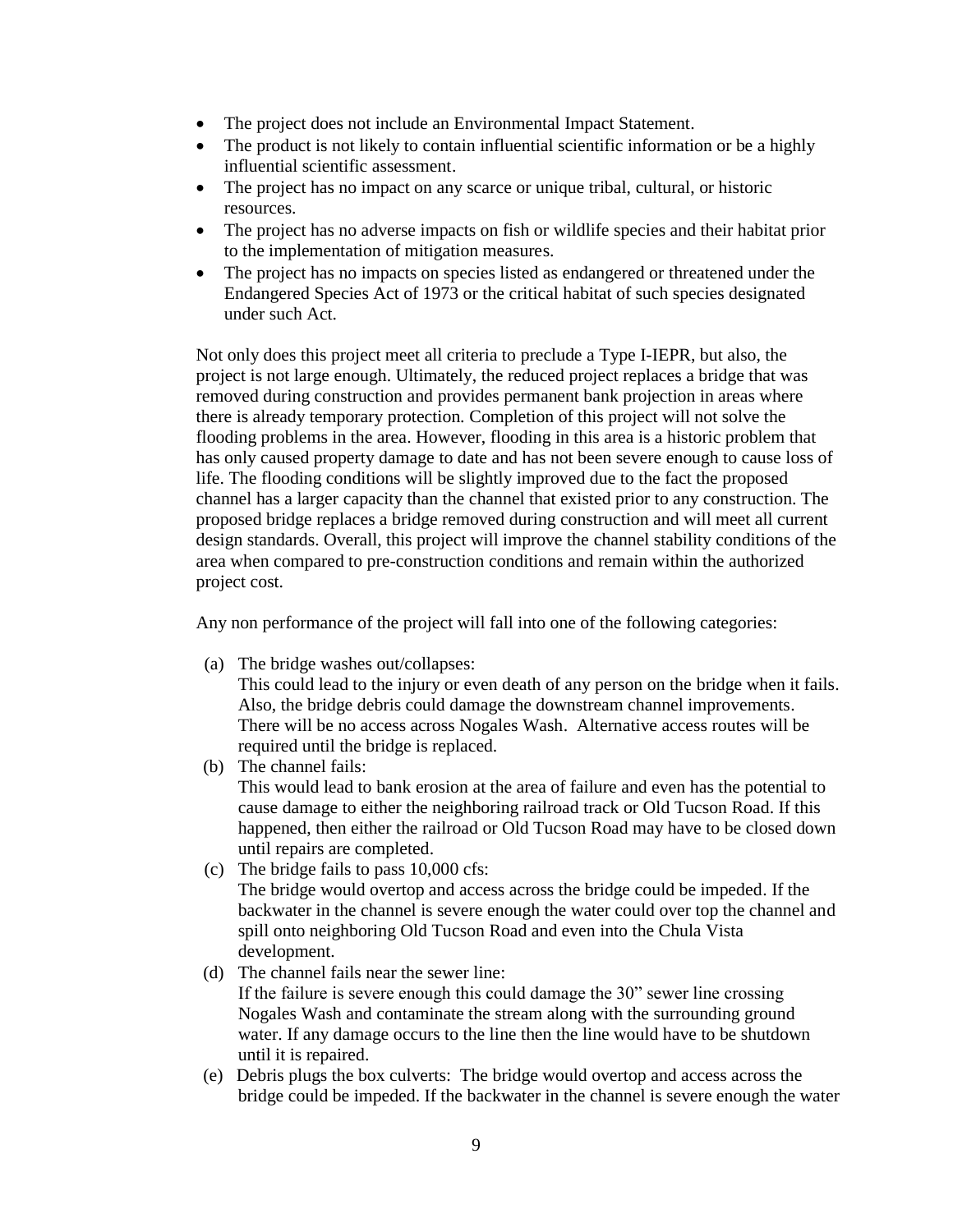could over top the channel and spill onto neighboring Old Tucson Road and even into the Chula Vista development.

All these problems can be prevented if the project is properly designed and constructed. All elements of this project will be designed to meet well established standards and any deviations from the standards will be corrected during the DQC and ATR stages of the review.

- <span id="page-11-0"></span>(2) Type II IEPR - A Type II IEPR (SAR). The proposed project will require a SAR because the channel improvements are part of a flood risk management project. The SAR will be conducted in congruence with the ATR for both the DDR and the Plans and Specifications. All procedures shall follow EC 1165-2-209. The SAR will consist of both document review and site visits prior to and during construction. For the purpose of the Type II IEPR, the Review Management Center (RMC) and SPD have agreed that SPD will be the USACE Risk Management Office (RMO).
- <span id="page-11-1"></span>d. Role of the Sponsor During Review Process. The sponsor shall review both the DDR and Plans and Specifications after the 60% and 90% DQC review activities have been completed. The sponsor shall ensure the submitted material complies with all city, county and state requirements applicable to the project.

# <span id="page-11-2"></span>**5. MODEL CERTIFICATION AND APPROVAL**

- **a. General.** The appropriate PCX will be responsible for model certification/approval as needed. The use of a certified or approved model does not constitute technical review of the model. Independent review of the selection and application of the model and the input data and results is still required through conduct of DQC, ATR, and, if appropri**a**te, IEPR. Independent review is applicable to all models, not just planning models. Engineering models used in the development of the decision document are described below:
- **b. Planning Models.** No future planning models are anticipated for the Nogales, Wash AZ project. An Economic Analysis was completed in August 2010 in accordance with standards, procedures, and guidance of the US Army Corps of Engineers (USACE). The Planning Guidance Notebook—ER 1105-2-100, April 2000—served as the primary source of evaluation methods of flood damage reduction studies and is used extensively for the purpose of this analysis. Additional guidance for risk-based analysis is obtained from EM 1110-2-1619, Engineering and Design—Risk Based Analysis for Flood Damage Reduction Studies, August 1996, and ER 1105-2-101, Planning Risk Based Analysis of Hydrology/Hydraulics, Geotechnical Stability and Economics in Flood Damage Reduction Studies, January 2006. The analysis was performed using a base year of 2013 and a future year of 2063, and is performed for a 50 year period of analysis. All values are in October 2009 price levels and a Federal discount rate of 4 3/8% was used.

#### **c. Engineering Models.**

- MII: This is a cost-estimating model.
- HEC-RAS: HEC RAS River Analysis System Version 4.1.0, January 2010 (USACE) will be used for the hydraulic analysis. The function of this model is to complete one-dimensional hydraulic calculations for a full network of natural and manmade channels.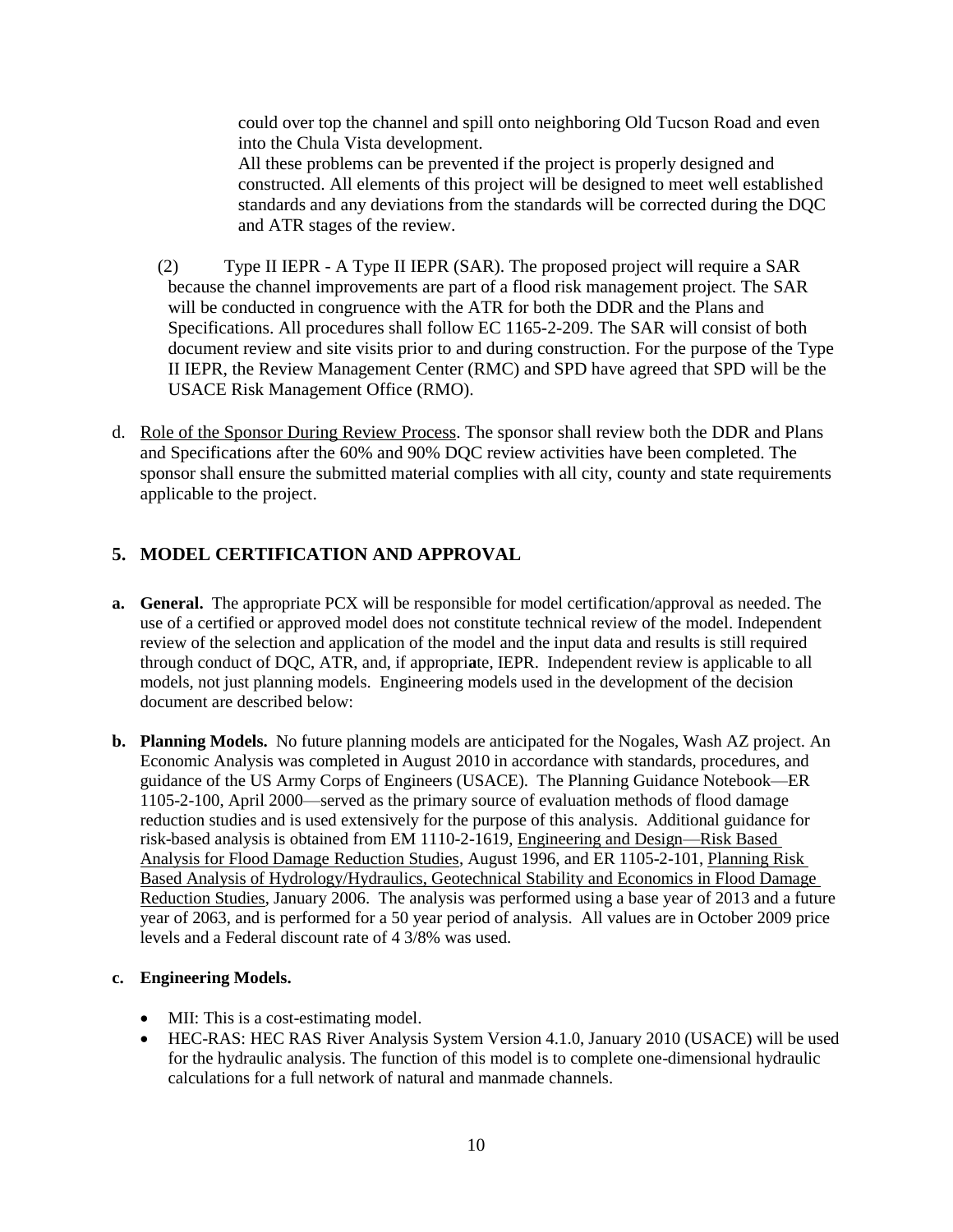- Bentley Inroads V8i Version 08.11.07.246 used for developing Civil CADD Digital Terrain Model for development of drawings and computing earthwork quantities. It will also be used to design the roadway plan, profile and cross-sections. It is the CADD program being used for the project.
- Bentley CONSPAN Version V8i Version 08.001.06
- Ensoft, Inc. LPile Plus Version 5.0.46 for pile design if it is determined piles are needed to support culverts.
- GeoStudio 2007 v7.17 industry standard geotechnical engineering software.
- AQTESOLV v.4.5 industry standard aquifer analysis software.

# <span id="page-12-0"></span>**6. REVIEW TEAM.**

All procedures for selecting a review team for each part of the review process shall follow the measures outlined in EC 1165-2-209.

<span id="page-12-1"></span>a. DQC Review Team. The DQC process will be conducted by both the USACE and the private AE firm. Members of the review team are based in the URS office in Phoenix, AZ. All work done by the private AE firm has been accounted for in the awarded contract and will not require additional funds.

| DQC Review Team & Cost Estimate |                       |        |  |
|---------------------------------|-----------------------|--------|--|
| Civi Design Review              | <b>Frank Mallette</b> | \$3000 |  |
| <b>Hydraulics Design Review</b> | Jody Fischer          | \$3000 |  |
| <b>Cost Engineering Review</b>  | Philip Eng            | \$3000 |  |
| <b>Economics Review</b>         | Michael Hallisy       | \$3000 |  |
| <b>Environmental Review</b>     | Michael Fink          | \$3000 |  |
| Legal Review                    | Lawrence Minch        |        |  |

The DQC team members from the USACE are:

All DQC team members are based in the Los Angeles District main office. A charge code for the DQC activities will be established by the Program Manager and distributed to each member of the DQC team. The Program Manager will be responsible for ensuring there are appropriate funds available for each stage of review. For all work produced by the private AE firm that is outside the realm of expertise of the Los Angeles District main office, for example any modifications to the horizontal alignment of the roadway, the USACE DQC team will refer to the QA/QC performed by the private AE firm. As ATR is done outside the District, the District will need to do a quality assurance review of the sponsor products in order to provide the AE the opportunity to make changes if we are not satisfied with their product prior to ATR. The cost of DQC is included in the labor cost estimates provided by the individual PDT members. The estimated cost for DQC is \$18,000 .

- <span id="page-12-2"></span>b. ATR Review Team. The ATR will be conducted by Northwest Division (NWD) as selected by SPD, the designated RMO. The RMO will be responsible for selecting all team members and ensuring the selection process follows all criteria outlined in EC 1165-2-209. The team will require a senior staff member for each of the following technical categories:
	- Civil Design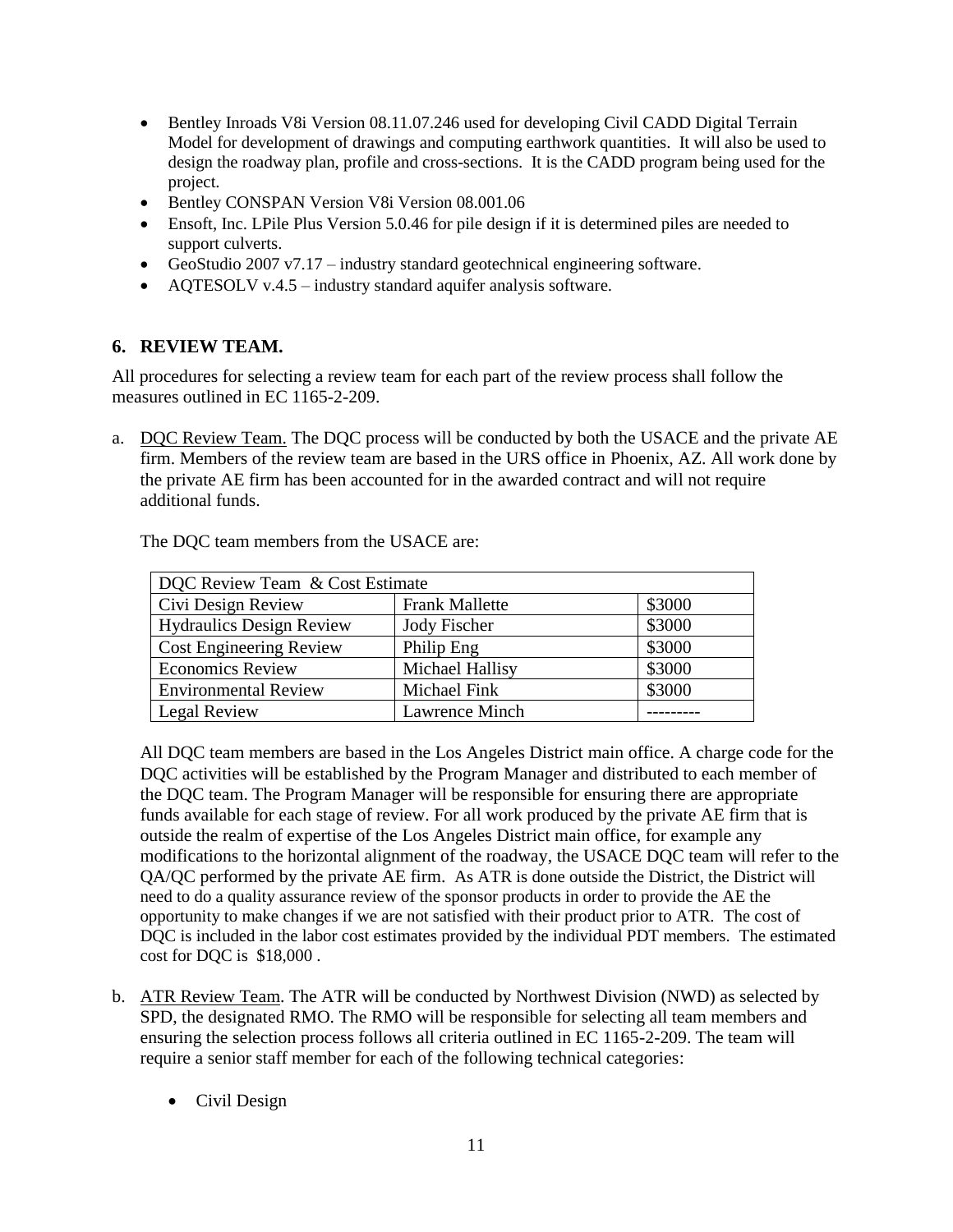- Geotechnical Engineering
- Hydraulic Engineering
- Structural Engineering
- Roadway Design
- Cost Engineering
- Environmental
- Construction Management

<span id="page-13-0"></span>ATR level of review is not required for the following disciplines:

- Hydrology ATR is not required due to the fact that the design is based on a predetermined flow rate rather than an optimization for NED.
- Economics ATR review is not required because the without project conditions and the with project conditions are the same.

The PDT leader will ensure there are enough funds budgeted for all ATR activities. Prior to all ATR activated, the PDT will coordinate with the RMO for the ATR process on the establishment of appropriate charge codes for all work done by the ATR team. The RMO for the ATR process will distribute the charge codes as necessary. The total ATR cost for this project is estimated to be \$20,000. This will result in an estimated budget of \$2500 per reviewer.

<span id="page-13-1"></span>c. Type II IEPR (SAR) Review Team. The IEPR panel will be made up of independent, recognized experts from outside the USACE in the appropriate disciplines, representing a balance of areas of expertise suitable for the review being conducted. Panel members will be selected by the RMO for the SAR process using the National Academies of Science (NAS) policy for selecting reviewers and all standards outlined in EC 1165-2-209. The total IEPR cost for this project is estimated to be \$30,000. With a review team composed of 7 members with disciplines similar to the ATR team, this will result in an estimated budget of \$4285 per reviewer

# <span id="page-13-2"></span>**7. SCHEDULE FOR DDR AND P&S INCLUDING DQC, ATR & SAR**

| <b>DDR Review Schedule</b> | <b>Submit By</b> | <b>Duration of Review</b> |
|----------------------------|------------------|---------------------------|
| Private AE 60% DDR DOC     | 7/21/11          | 1 Week                    |
| 60% DDR DQC                | 08/02/11         | 2 Weeks                   |
| Draft DDR to Sponsor       | 08/15/11         | --                        |
| Private AE 90% DDR DQC     | 08/15/11         | 1 Week                    |
| 90% DDR DQC                | 08/22/11         | 2 Weeks                   |
| <b>DDR ATR</b>             | 11/23/11         | 2 Weeks                   |
| 90%DDR to Sponsor          | 12/07/11         | 2 Weeks                   |
| <b>Final Submittal</b>     | 12/21/11         |                           |
| <b>DDR</b> Approved        | 01/10/12         |                           |

| <b>Plans and Specification Review P&amp;S) Schedule</b> | <b>Submit By</b> | <b>Duration of Review</b> |
|---------------------------------------------------------|------------------|---------------------------|
| Private AE 60% P&S DQC                                  | 7/23/11          | 1 Week                    |
| 60% P&S DQC                                             | 8/1/11           | 2 Weeks                   |
| Draft P&S to Sponsor                                    | 8/21/11          | 2 Weeks                   |
| Private AE 90% P&S DOC                                  | 9/19/11          | 1 Week                    |
| 90% P&S DQC                                             | 9/26/11          | 1 Week                    |
| P&S SAR                                                 | 10/01/11         | 2 Weeks                   |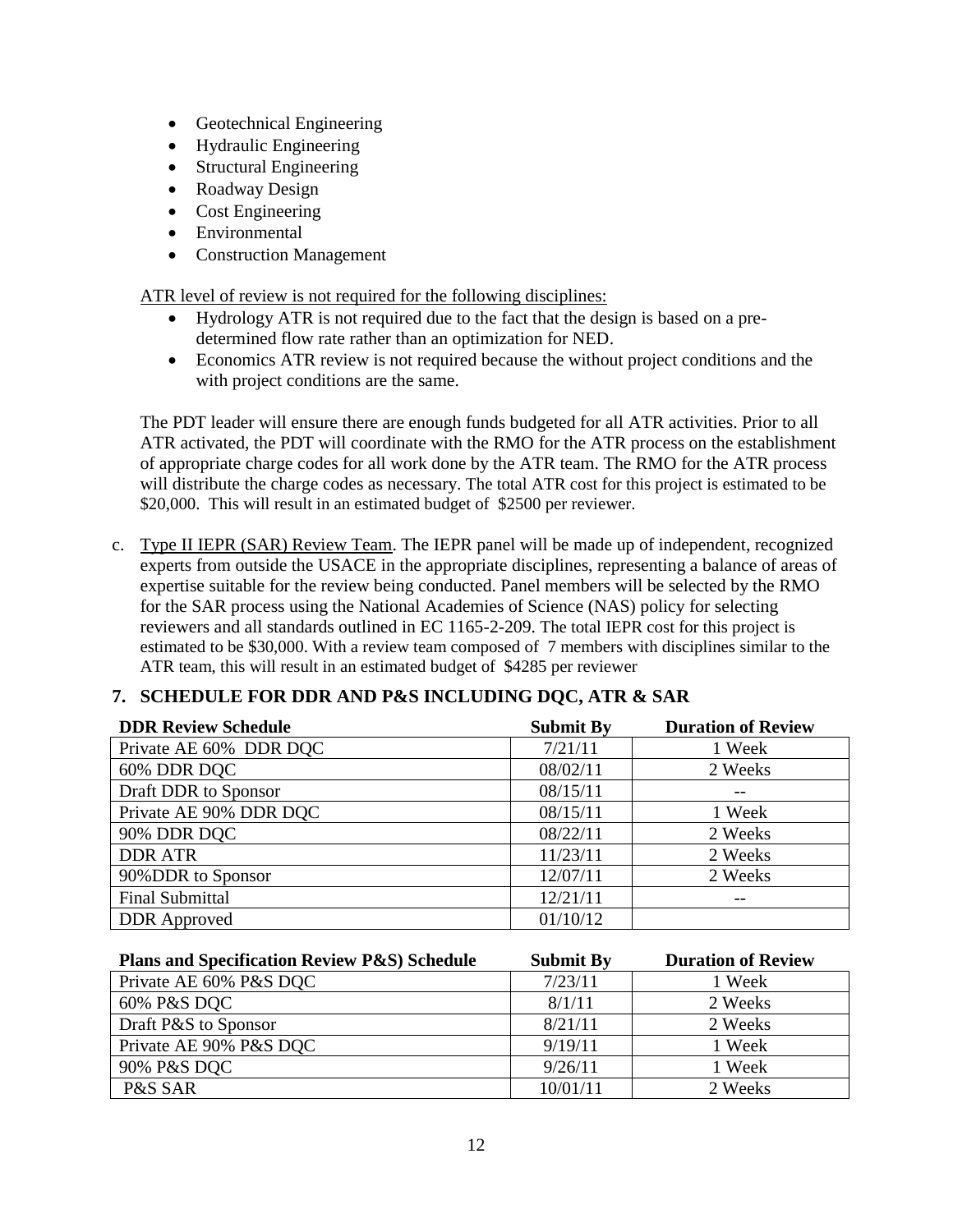| P&S ATR                        | 10/01/11 | 2 Weeks |
|--------------------------------|----------|---------|
| P&S to Sponsor                 | 10/15/11 | 2 Weeks |
| <b>SPD Approved SAR Review</b> | 01/10/12 | $- -$   |
| Final P&S Approved             | 12/05/11 | $- -$   |

#### <span id="page-14-0"></span>**8. DOCUMENTATION OF REVIEW**

- <span id="page-14-1"></span>a. DQC Documentation. All documentation for each DQC activity shall follow all procedures dictated by the Major Subordinate Command (MSC) and all applicable district quality control manuals. The private AE will submit all documentation from each DQC activity after their completion to the PDT team leader so the material can be combined with all documentation produced by the USACE for its own DQC activities. Examples of documents reviewed under DQC are the DDR, P & S, and the O&M Manual.
- <span id="page-14-2"></span>b. ATR Communication and Documentation. The communication and documentation plan for the ATR is as follows:
	- (1) The team will use Document Review and Checking System (DrChecks) to document the ATR process. The Technical Project Leader will facilitate the creation of a project portfolio in the system to allow access by all PDT and ATR TEAM members. An electronic version of the documents, appendices, and any significant and relevant public comments shall be posted in Adobe Acrobat PDF format at: ftp://ftp.usace.army.mil/pub/ at least one business day prior to the start of the comment period.
	- (2) The PDT shall send the ATR team leader one hard copy of the documents for each ATR team member such that the copies are received at least one business day prior to the start of the comment period.
	- (3) The PDT shall host an ATR kick-off meeting virtually to orient the ATR team during the first week of the comment period. If funds are not available for an on-site meeting, the PDT shall provide a presentation about the project, including photos of the site, for the team.
	- (4) The Technical Project Leader shall inform the ATR team leader when all responses have been entered into DrChecks and conduct a briefing to summarize comment responses to highlight any areas of disagreement.
	- (5) A revised electronic version of the documents with comments incorporated shall be posted at ftp://ftp.usace.army.mil/pub/ for use during back checking of the comments.
	- (6) PDT members shall contact ATR team members or leader as appropriate to seek clarification of a comment's intent or provide clarification of information in the report.
	- (7) Discussions shall occur outside of DrChecks but a summary of discussions may be provided in the system.
	- (8) Reviewers will be encouraged to contact PDT members directly via email or phone to clarify any confusion. DrChecks shall not be used to post questions needed for clarification.
- <span id="page-14-3"></span>c. ATR Resolution. Reviewers shall back check PDT responses to the review comments and either close the comment or attempt to resolve any disagreements. Conference calls shall be used to resolve any conflicting comments and responses.